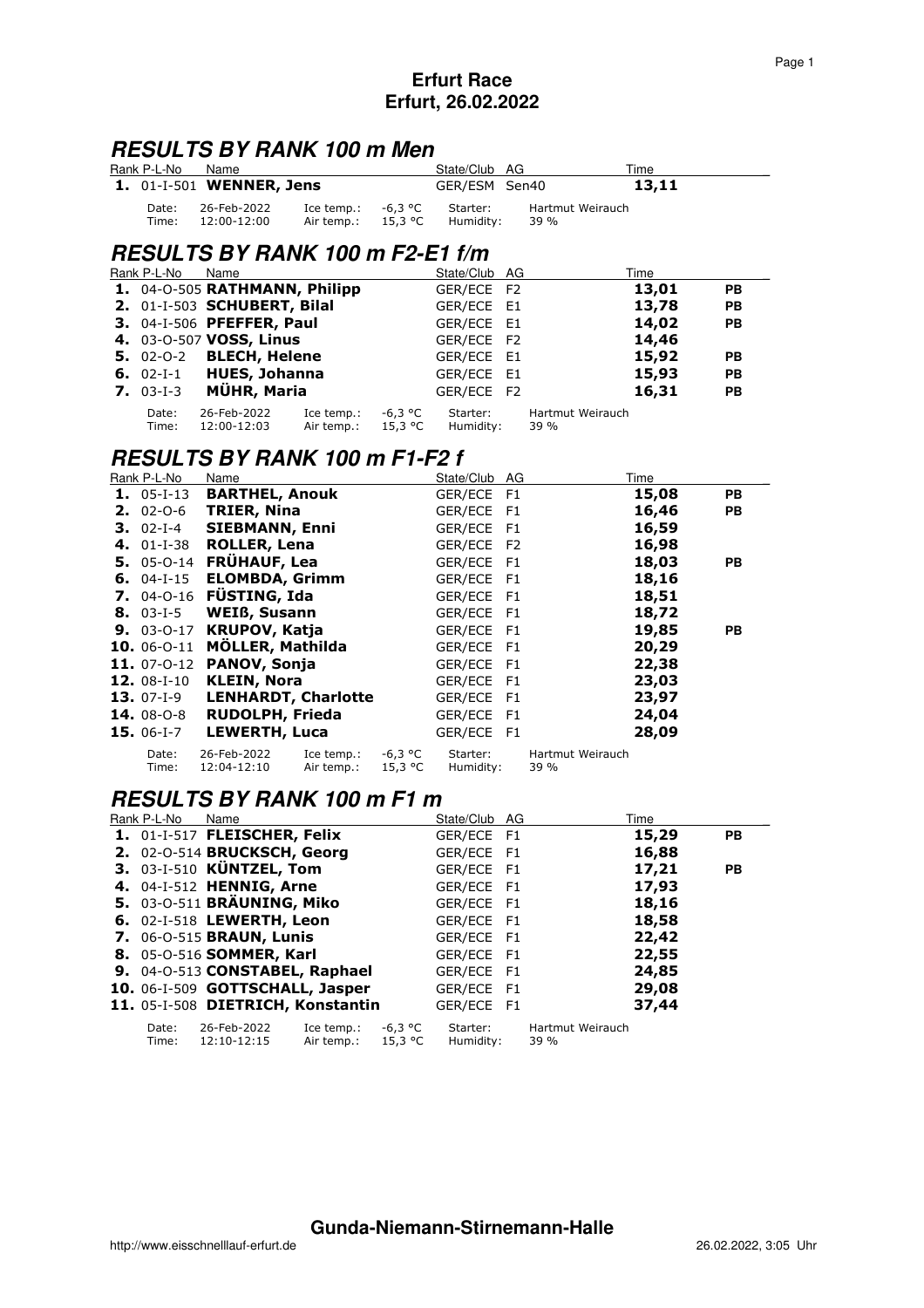# **RESULTS BY RANK 100 m E2 f/m**

| Rank P-L-No    | Name                                    |                          |                    | State/Club AG         |                          | Time  |           |
|----------------|-----------------------------------------|--------------------------|--------------------|-----------------------|--------------------------|-------|-----------|
|                | <b>1.</b> 04-I-519 <b>VOLKMER, Noah</b> |                          |                    | GER/ECE E2            |                          | 12,61 |           |
|                | 2. 01-0-521 SONNEKALB, Jann             |                          |                    | GER/ECE E2            |                          | 12,63 |           |
|                | 3. 04-0-18 LUDWIG, Lucy                 |                          |                    | GER/ECE E2            |                          | 12,74 |           |
|                | 4. 03-0-22 FLEISCHER, Maya Sophie       |                          |                    | GER/ECE E2            |                          | 13,11 | <b>PB</b> |
|                | 5. 02-0-520 STEINMANN, Mika             |                          |                    | GER/ECE E2            |                          | 13,14 |           |
|                | <b>6.</b> 03-I-21 <b>THOMS, Mia</b>     |                          |                    | GER/ECE E2            |                          | 13,65 |           |
|                | 7. $01-I-19$ LICHT, Lysann              |                          |                    | GER/ECE E2            |                          | 13,66 |           |
|                | <b>8.</b> 02-I-20 <b>SCHMIDT, Zoe</b>   |                          |                    | GER/ECE E2            |                          | 13,95 |           |
| Date:<br>Time: | 26-Feb-2022<br>12:15-12:18              | Ice temp.:<br>Air temp.: | -6,3 °C<br>15,3 °C | Starter:<br>Humidity: | Hartmut Weirauch<br>39 % |       |           |

### **RESULTS BY RANK 100 m F1-F2 f 2nd run**

| Rank P-L-No       | Name                       |                          |                      | State/Club AG         |                          | Time  |           |
|-------------------|----------------------------|--------------------------|----------------------|-----------------------|--------------------------|-------|-----------|
|                   | 1. 04-0-13 BARTHEL, Anouk  |                          |                      | GER/ECE F1            |                          | 15,64 |           |
|                   | 2. 02-I-6 TRIER, Nina      |                          |                      | GER/ECE F1            |                          | 16,29 | <b>PB</b> |
| $3.02 - 0 - 4$    | <b>SIEBMANN, Enni</b>      |                          |                      | GER/ECE F1            |                          | 16,64 |           |
|                   | 4. 01-I-38 ROLLER, Lena    |                          |                      | GER/ECE F2            |                          | 16,68 |           |
|                   | 5. 03-0-14 FRÜHAUF, Lea    |                          |                      | GER/ECE F1            |                          | 18,18 |           |
|                   | 6. $05-I-16$ FÜSTING, Ida  |                          |                      | GER/ECE F1            |                          | 18,36 |           |
|                   | 7. 04-I-15 ELOMBDA, Grimm  |                          |                      | GER/ECE F1            |                          | 19,05 |           |
| <b>8.</b> 07-I-11 | MÖLLER, Mathilda           |                          |                      | GER/ECE F1            |                          | 19,88 |           |
| $9.05 - 0 - 17$   | <b>KRUPOV, Katja</b>       |                          |                      | GER/ECE F1            |                          | 20,03 |           |
| $10.06 - 1 - 10$  | <b>KLEIN, Nora</b>         |                          |                      | GER/ECE F1            |                          | 21,59 |           |
| 11. $03-I-5$      | <b>WEIß, Susann</b>        |                          |                      | GER/ECE F1            |                          | 22,13 | F         |
|                   | 12. 06-0-12 PANOV, Sonja   |                          |                      | GER/ECE F1            |                          | 22,21 |           |
| <b>13.</b> 07-0-8 | <b>RUDOLPH, Frieda</b>     |                          |                      | GER/ECE F1            |                          | 24,29 |           |
| <b>14.</b> 08-0-9 | <b>LENHARDT, Charlotte</b> |                          |                      | GER/ECE F1            |                          | 25,48 |           |
| $15.08-I-7$       | <b>LEWERTH, Luca</b>       |                          |                      | GER/ECE F1            |                          | 33,82 | F         |
| Date:<br>Time:    | 26-Feb-2022<br>12:19-12:25 | Ice temp.:<br>Air temp.: | -6,3 °C<br>$15,3$ °C | Starter:<br>Humidity: | Hartmut Weirauch<br>39 % |       |           |

### **RESULTS BY RANK 100 m F1 m 2nd run**

| Rank P-L-No    | Name                              |                          |                    | State/Club AG         |                          | Time  |  |
|----------------|-----------------------------------|--------------------------|--------------------|-----------------------|--------------------------|-------|--|
|                | 1. 02-I-517 FLEISCHER, Felix      |                          |                    | GER/ECE F1            |                          | 15,34 |  |
|                | 2. 01-I-514 BRUCKSCH, Georg       |                          |                    | GER/ECE F1            |                          | 16,74 |  |
|                | 3. 04-I-511 BRÄUNING, Miko        |                          |                    | GER/ECE F1            |                          | 17,63 |  |
|                | 4. 04-0-512 HENNIG, Arne          |                          |                    | GER/ECE F1            |                          | 17,64 |  |
|                | 5. 03-0-510 KÜNTZEL, Tom          |                          |                    | GER/ECE F1            |                          | 17,72 |  |
|                | 6. 06-0-515 BRAUN, Lunis          |                          |                    | GER/ECE F1            |                          | 19,14 |  |
|                | <b>7.</b> 02-0-518 LEWERTH, Leon  |                          |                    | GER/ECE F1            |                          | 19,64 |  |
|                | 8. 06-1-516 SOMMER, Karl          |                          |                    | GER/ECE F1            |                          | 20,38 |  |
|                | 9. 03-I-513 CONSTABEL, Raphael    |                          |                    | GER/ECE F1            |                          | 25,58 |  |
|                | 10. 05-I-509 GOTTSCHALL, Jasper   |                          |                    | GER/ECE F1            |                          | 30,07 |  |
|                | 11. 05-0-508 DIETRICH, Konstantin |                          |                    | GER/ECE F1            |                          | 36,64 |  |
| Date:<br>Time: | 26-Feb-2022<br>12:25-12:30        | Ice temp.:<br>Air temp.: | -6,3 °C<br>15,3 °C | Starter:<br>Humidity: | Hartmut Weirauch<br>39 % |       |  |

## **RESULTS BY RANK 200 m F1-E1 f/m**

| Rank P-L-No    | Name                          |                          |                    | State/Club AG         |                         | Time  |           |
|----------------|-------------------------------|--------------------------|--------------------|-----------------------|-------------------------|-------|-----------|
|                | 1. 04-0-505 RATHMANN, Philipp |                          |                    | GER/ECE F2            |                         | 24,03 | <b>PB</b> |
|                | 2. 04-1-506 PFEFFER, Paul     |                          |                    | GER/ECE E1            |                         | 26,26 |           |
|                | 3. 03-0-507 VOSS, Linus       |                          |                    | GER/ECE F2            |                         | 26,31 | <b>PB</b> |
|                | 4. 01-0-1 HUES, Johanna       |                          |                    | GER/ECE E1            |                         | 29,55 | <b>PB</b> |
|                | 5. 01-I-2 BLECH, Helene       |                          |                    | GER/ECE E1            |                         | 29,88 |           |
|                | 6. 03-I-23 NIEBERGALL, Denise |                          |                    | GER/ECE F1            |                         | 30,40 | <b>PB</b> |
|                | 7. 02-0-24 TRUBJANSKY, Julia  |                          |                    | GER/ECE F2            |                         | 31,45 |           |
| $8.02 - 1 - 3$ | MÜHR, Maria                   |                          |                    | GER/ECE F2            |                         | 32,91 | <b>PB</b> |
| Date:<br>Time: | 26-Feb-2022<br>12:32-12:36    | Ice temp.:<br>Air temp.: | -6,3 °C<br>15,3 °C | Starter:<br>Humidity: | Steffen Schmidt<br>39 % |       |           |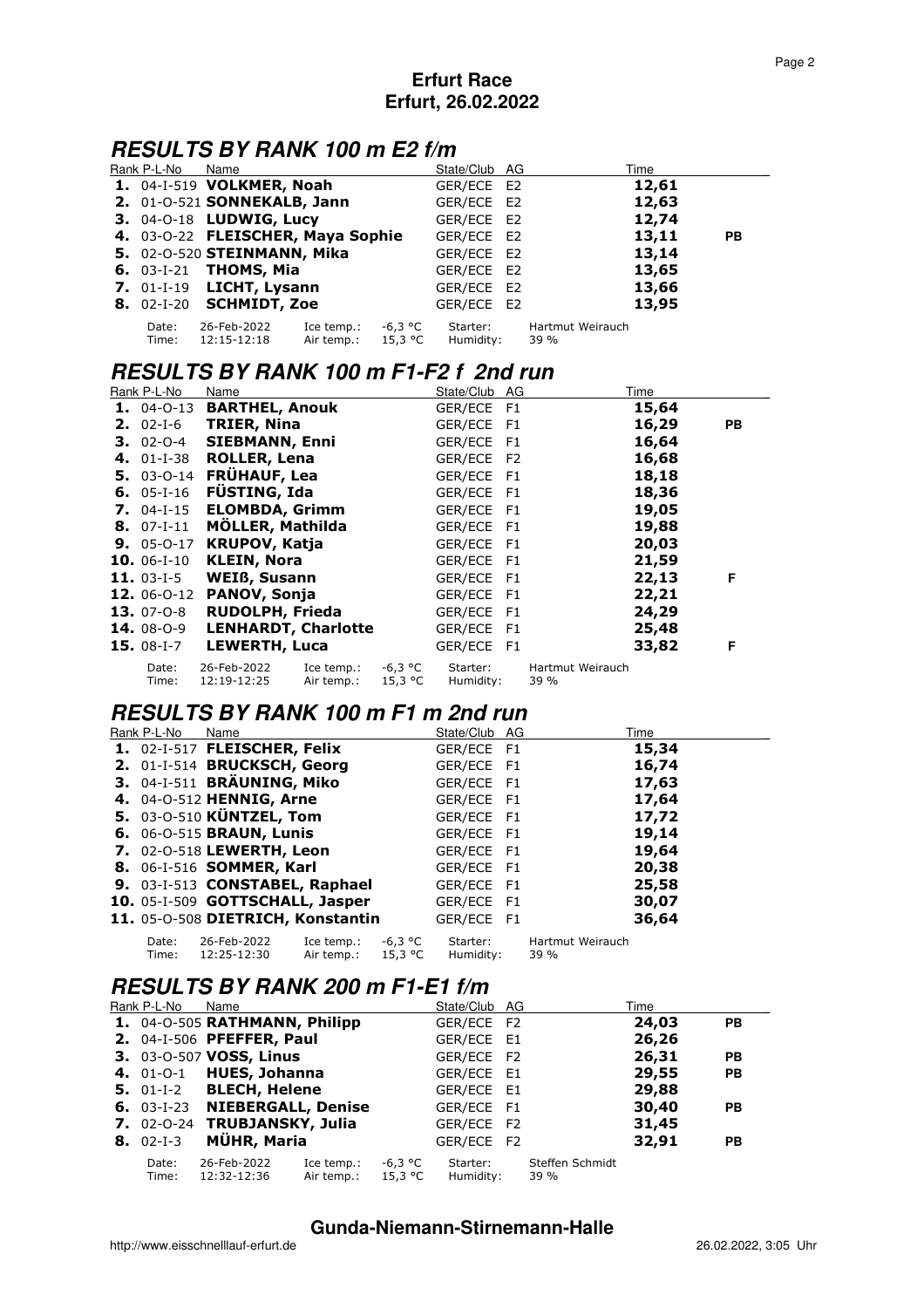# **RESULTS BY RANK 300 m D1-D2 f/m**

| Rank P-L-No         | Name                                    |                          |                    | State/Club AG         |                         | Time  |           |
|---------------------|-----------------------------------------|--------------------------|--------------------|-----------------------|-------------------------|-------|-----------|
|                     | 1. 01-I-524 KÜHNERT, Lukas              |                          |                    | GER/EVD D2            |                         | 27,67 |           |
|                     | 2. 03-I-525 BARTHEL, Jannek             |                          |                    | GER/ECE D2            |                         | 28,35 |           |
|                     | <b>3. 03-0-526 BRINK, Taro</b>          |                          |                    | GER/ECE D2            |                         | 30,29 |           |
|                     | 4. 02-0-26 HEINICKE, Leni Charlott      |                          |                    | GER/ECE D1            |                         | 30,94 | <b>PB</b> |
|                     | 5. 02-I-25 KRÜGER, Alisia               |                          |                    | GER/ECE D1            |                         | 32,36 | <b>PB</b> |
| Date:<br>Time:      | 26-Feb-2022<br>13:00-13:07              | Ice temp.:<br>Air temp.: | -6,4 °C<br>15,2 °C | Starter:<br>Humidity: | Steffen Schmidt<br>39 % |       |           |
|                     | <b>RESULTS BY RANK 300 m E1-E2 f/m</b>  |                          |                    |                       |                         |       |           |
| Rank P-L-No         | Name                                    |                          |                    | State/Club AG         |                         | Time  |           |
|                     | <b>1.</b> 01-0-506 <b>PFEFFER, Paul</b> |                          |                    | GER/ECE E1            |                         | 37,49 |           |
| <b>2.</b> $02-I-27$ | <b>BRAUN, Tamara</b>                    |                          |                    | GER/EVD E2            |                         | 41,76 | <b>PB</b> |
| $3.02 - 0 - 1$      | <b>HUES, Johanna</b>                    |                          |                    | GER/ECE E1            |                         | 42,70 | <b>PB</b> |
| 4. $01-I-2$         | <b>BLECH, Helene</b>                    |                          |                    | GER/ECE E1            |                         | 43,09 |           |

| $\frac{1}{2}$ $\frac{1}{2}$ $\frac{1}{2}$ $\frac{1}{2}$ $\frac{1}{2}$ $\frac{1}{2}$ $\frac{1}{2}$ $\frac{1}{2}$ $\frac{1}{2}$ $\frac{1}{2}$ $\frac{1}{2}$ $\frac{1}{2}$ $\frac{1}{2}$ $\frac{1}{2}$ $\frac{1}{2}$ $\frac{1}{2}$ $\frac{1}{2}$ $\frac{1}{2}$ $\frac{1}{2}$ $\frac{1}{2}$ $\frac{1}{2}$ $\frac{1}{2}$ |                   |                                     |  |                 |  |
|---------------------------------------------------------------------------------------------------------------------------------------------------------------------------------------------------------------------------------------------------------------------------------------------------------------------|-------------------|-------------------------------------|--|-----------------|--|
|                                                                                                                                                                                                                                                                                                                     | Date: 26-Feb-2022 | Ice temp.: $-6.4$ °C Starter:       |  | Steffen Schmidt |  |
|                                                                                                                                                                                                                                                                                                                     | Time: 13:07-13:09 | Air temp.: $15.2$ °C Humidity: 39 % |  |                 |  |

# **RESULTS BY RANK 300 m F1-F2 f/m**

| Rank P-L-No    | Name                          |                          |                    | State/Club AG         |                         | Time  |           |
|----------------|-------------------------------|--------------------------|--------------------|-----------------------|-------------------------|-------|-----------|
|                | 1. 02-I-505 RATHMANN, Philipp |                          |                    | GER/ECE F2            |                         | 34,21 |           |
|                | 2. 02-0-507 VOSS, Linus       |                          |                    | GER/ECE F2            |                         | 38,30 | PB        |
|                | 3. 01-0-24 TRUBJANSKY, Julia  |                          |                    | GER/ECE F2            |                         | 43,15 |           |
|                | 4. 01-I-23 NIEBERGALL, Denise |                          |                    | GER/ECE F1            |                         | 43,81 | <b>PB</b> |
| Date:<br>Time: | 26-Feb-2022<br>13:10-13:11    | Ice temp.:<br>Air temp.: | -6,4 °C<br>15,2 °C | Starter:<br>Humidity: | Steffen Schmidt<br>39 % |       |           |

# **RESULTS BY RANK 700 m E2-D1 f/m**

| Rank P-L-No    | Name                                |                          |                    | State/Club AG         |                         | Time                    |  |
|----------------|-------------------------------------|--------------------------|--------------------|-----------------------|-------------------------|-------------------------|--|
|                | 1. 02-I-28 ELSTERMANN, Anni         |                          |                    | GER/ECE D1            |                         | 30,64 1.08,00 (37,36)   |  |
|                | 2. 04-I-519 VOLKMER, Noah           |                          |                    | GER/ECE E2            |                         | 31,81 1.11,52 (39,71)   |  |
|                | 3. 05-I-521 SONNEKALB, Jann         |                          |                    | GER/ECE E2            |                         | 32,04 1.13,03 (40,99)   |  |
|                | 4. 04-0-520 STEINMANN, Mika         |                          |                    | GER/ECE E2            |                         | 32,34 1.14,29 (41,95)   |  |
|                | 5. 01-I-22 FLEISCHER, Maya Sophie   |                          |                    | GER/ECE E2            |                         | 32,61 1.14,68 (42,07)   |  |
|                | 6. 02-0-29 JUNGE, Lissy             |                          |                    | GER/ECE D1            |                         | 34,30 1.15,63 (41,33)   |  |
|                | 7. 01-0-19 LICHT, Lysann            |                          |                    | GER/ECE E2            |                         | 33,67 1.16,49 (42,82)   |  |
|                | 8. 03-0-20 SCHMIDT, Zoe             |                          |                    | GER/ECE E2            |                         | 34,63 1.17,16 (42,53)   |  |
|                | <b>9.</b> 03-I-21 <b>THOMS, Mia</b> |                          |                    | GER/ECE E2            |                         | 35,26 1.19,01 (43,75)   |  |
|                | 10. 05-0-18 LUDWIG, Lucy            |                          |                    | GER/ECE E2            |                         | 42,24 1.26,38 (44,14) F |  |
| Date:<br>Time: | 26-Feb-2022<br>13:12-13:21          | Ice temp.:<br>Air temp.: | -6,4 °C<br>15,2 °C | Starter:<br>Humidity: | Steffen Schmidt<br>39 % |                         |  |

## **RESULTS BY RANK 500 m B-Sen. f**

| Rank P-L-No    | Name                       |                                    |         | State/Club AG         |                          | Time                                 |  |
|----------------|----------------------------|------------------------------------|---------|-----------------------|--------------------------|--------------------------------------|--|
|                |                            | 1. 01-I-31 JUNGE, Stella Marie     |         | GER/ECE B             |                          | 11,95 <b>44,06</b> (32,11) <b>PB</b> |  |
|                | 2. 01-0-30 ANDERS, Christl |                                    |         | GER/ECE U23           |                          | $11,91$ <b>44,12</b> (32,21)         |  |
| Date:<br>Time: | 26-Feb-2022<br>13:21-13:22 | Ice temp.:<br>Air temp.: $15.2 °C$ | -6.4 °C | Starter:<br>Humidity: | Hartmut Weirauch<br>39 % |                                      |  |

### **RESULTS BY RANK 500 m Men**

| Rank P-L-No    | Name                                    |                          |                    | State/Club AG         |      |                              | Time            |                      |
|----------------|-----------------------------------------|--------------------------|--------------------|-----------------------|------|------------------------------|-----------------|----------------------|
|                | <b>1.</b> 01-I-527 <b>PFEFFER, Rene</b> |                          |                    | GER/ECE Sen45         |      | $11,46$ <b>43,41</b> (31,95) |                 |                      |
|                | 2. 01-0-529 VRANCEANU, Mircea           |                          |                    | GER/ECE Sen65         |      | 12.79                        |                 | <b>46,24</b> (33,45) |
|                | 3. 02-I-528 KWADRIN, Andrej             |                          |                    | GER/EVD Sen35         |      | 14.17                        | 55,47 $(41,30)$ |                      |
|                | 4. 02-0-501 WENNER, Jens                |                          |                    | GER/ESM Sen40         |      | 13,40                        |                 | 56,08 $(42,68)$      |
| Date:<br>Time: | 26-Feb-2022<br>13:24-13:26              | Ice temp.:<br>Air temp.: | -6,4 °C<br>15,2 °C | Starter:<br>Humidity: | 39 % | Hartmut Weirauch             |                 |                      |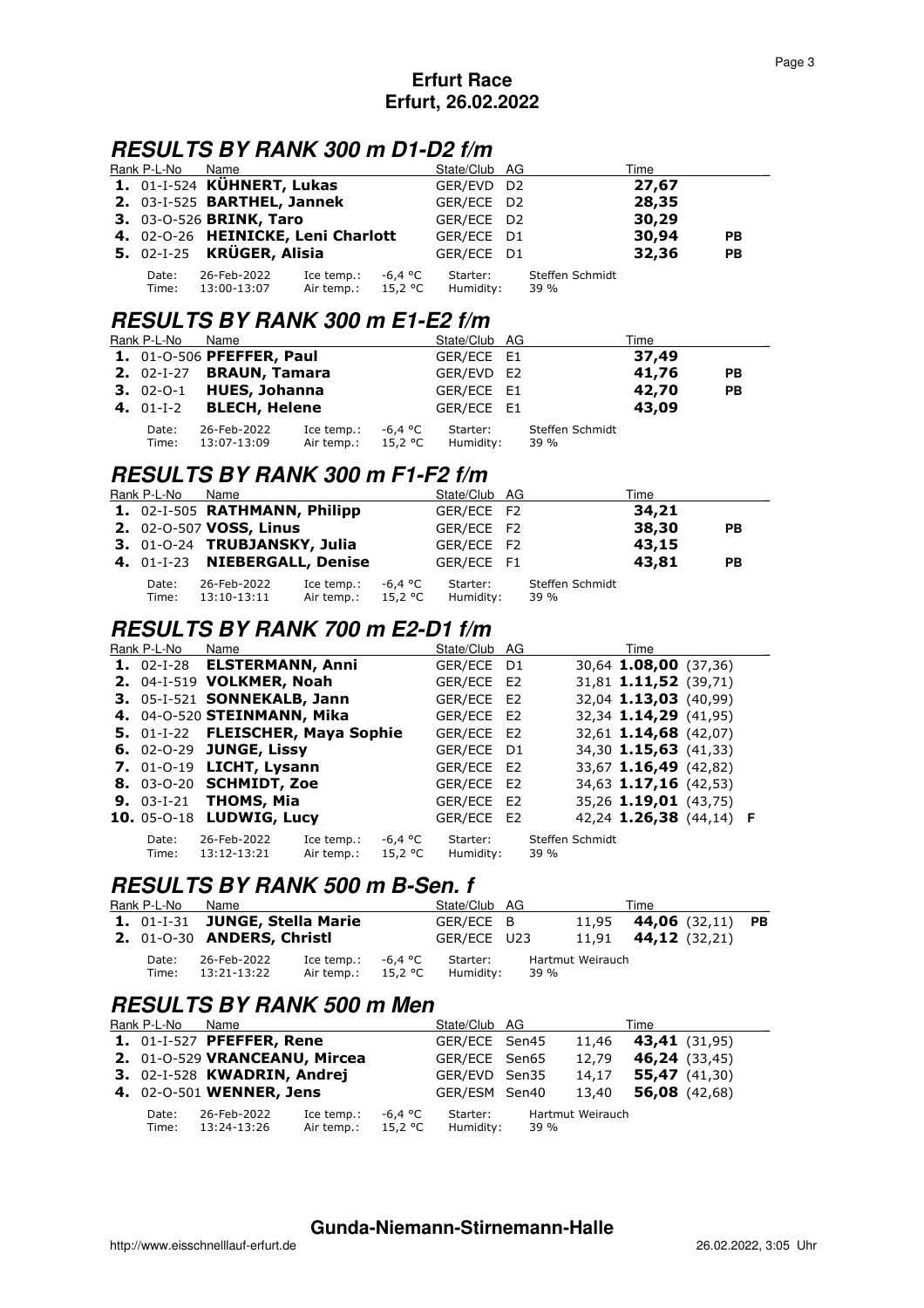# **RESULTS BY RANK 500 m D2-C1 f**

| Rank P-L-No    | Name                           |                          |                    | State/Club AG         |                          | Time                 |           |
|----------------|--------------------------------|--------------------------|--------------------|-----------------------|--------------------------|----------------------|-----------|
|                | 1. 01-I-37 TUCHSCHERER, Claire |                          |                    | GER/EVD D2            | 12.17                    | <b>47,22</b> (35,05) |           |
|                | 2. 01-0-35 BRANDT, Mika Louise |                          |                    | GER/ECC D2            | 12,48                    | <b>47,34</b> (34,86) | <b>PB</b> |
|                | 3. 02-I-34 SCHÖLER, Emma       |                          |                    | GER/ECC D2            | 12,53                    | 47,49 (34,96)        |           |
|                | 4. 03-I-33 MÜLLER, Annalina    |                          |                    | GER/ECC C1            | 12.68                    | 47,71 (35,03)        |           |
|                | 5. 02-0-36 NAGY, Joanna        |                          |                    | GER/ECC D2            | 13,17                    | 49,26 (36,09)        |           |
|                | 6. 03-0-32 KNÜLLE, Milena      |                          |                    | GER/ESM D2            | 13,32                    | 51,64 (38,32)        | PB.       |
| Date:<br>Time: | 26-Feb-2022<br>13:26-13:30     | Ice temp.:<br>Air temp.: | -6,4 °C<br>15,2 °C | Starter:<br>Humidity: | Hartmut Weirauch<br>39 % |                      |           |

### **RESULTS BY RANK 500 m D2-C1 m**

| Rank P-L-No    | Name                                    |                          |                    | State/Club AG         |                          | Time                 |           |
|----------------|-----------------------------------------|--------------------------|--------------------|-----------------------|--------------------------|----------------------|-----------|
|                | 1. 05-0-538 ENGST, Levente              |                          |                    | GER/EVD D2            | 11,20                    | 41,58 (30,38)        |           |
|                | 2. 03-0-533 KILIAN, Jonathan            |                          |                    | GER/ECC D2            | 11,71                    | 44,41 (32,70)        |           |
|                | 3. 01-0-534 SCHERF, Benjamin            |                          |                    | GER/ECC D2            | 12,05                    | 44,92 (32,87)        |           |
|                | 4. 01-I-530 TSYUPIY, Nick               |                          |                    | GER/EVD D2            | 11,67                    | <b>45,01</b> (33,34) |           |
|                | 5. 02-0-539 KOBUCH, Jonas Leon          |                          |                    | GER/EVD D2            | 12,09                    | 45,83 (33,74)        |           |
|                | 6. 02-I-535 KATTNER, Linus              |                          |                    | GER/ECC D2            | 12,30                    | $47,11$ (34,81)      | PB.       |
|                | <b>7.</b> 03-I-531 <b>SCHENK, Lando</b> |                          |                    | GER/EVD D2            | 12,32                    | <b>47,49</b> (35,17) |           |
|                | 8. 04-I-532 MEISTER, Bastian            |                          |                    | GER/ESM C1            | 12,60                    | 48,49 (35,89)        | <b>PB</b> |
|                | 9. 05-I-536 BRAUN, Jonathan             |                          |                    | GER/EVD C1            | 13,03                    | $50,03$ (37,00)      |           |
|                | 10. 04-0-537 RASCH, Marius              |                          |                    | GER/EVD D2            | 12,93                    | $50,63$ (37,70)      |           |
| Date:<br>Time: | 26-Feb-2022<br>13:31-13:37              | Ice temp.:<br>Air temp.: | -6,4 °C<br>15,2 °C | Starter:<br>Humidity: | Hartmut Weirauch<br>39 % |                      |           |

### **RESULTS BY RANK 500 m F1-D1 f/m**

| Rank P-L-No    | Name                           |                          |                    | State/Club AG         | Time                          |           |
|----------------|--------------------------------|--------------------------|--------------------|-----------------------|-------------------------------|-----------|
|                | 1. 02-I-541 MEISTER, Bruno     |                          |                    | GER/ESM D1            | <b>55,55</b> (41,81)<br>13,74 | <b>PB</b> |
|                | 2. 05-I-543 KÜRZEL, Bjarne     |                          |                    | GER/ESM E2            | 13,84 1.01,20 (47,36)         | <b>PB</b> |
|                | 3. 05-0-542 KNÜLLE, Damian     |                          |                    | GER/ESM E1            | 14,04 1.01,84 (47,80)         |           |
|                | 4. 02-0-503 SCHUBERT, Bilal    |                          |                    | GER/ECE E1            | 13,94 1.04,22 (50,28)         | <b>PB</b> |
|                | 5. 03-I-545 KELLERMANN, Paul   |                          |                    | GER/ECE F2            | 14,40 1.04,24 (49,84)         | <b>PB</b> |
|                | 6. 01-I-40 HEUBACH, Carla      |                          |                    | GER/ECE F2            | 15,09 1.07,39 (52,30)         |           |
|                | 7. 03-0-540 GOLOMBEK, Per      |                          |                    | GER/ECE F1            | 15,45 1.07,42 (51,97)         |           |
|                | 8. 04-0-39 PÄTZOLD, Malia      |                          |                    | GER/ECE F2            | 15,39 1.11,40 (56,01)         |           |
|                | 9. 01-0-544 THEODORIDIS, Joris |                          |                    | GER/ECE F2            | 15,81 1.11,58 (55,77)         |           |
|                | 10. 04-I-546 ROHWALD, Rafael   |                          |                    | GER/ECE F2            | 16,96 1.19,47(1.02,51)        |           |
| Date:<br>Time: | 26-Feb-2022<br>13:37-13:45     | Ice temp.:<br>Air temp.: | -6,4 °C<br>15,2 °C | Starter:<br>Humidity: | Hartmut Weirauch<br>39 %      |           |

### **RESULTS BY RANK 1000 m Men**

| Rank P-L-No    | Name                         |                                                      | State/Club AG         |                               | Time    |  |
|----------------|------------------------------|------------------------------------------------------|-----------------------|-------------------------------|---------|--|
|                | 1. 01-I-547 BRÜTSCH, Ricardo |                                                      | SUI.                  | Sen35                         | 1.28,12 |  |
| 21,47          |                              |                                                      |                       | 54,04 (32,57) 1.28,12 (34,08) |         |  |
| Date:<br>Time: | 26-Feb-2022<br>13:45-13:48   | Ice temp.: $-6.4$ °C<br>Air temp.: $15.2 \text{ °C}$ | Starter:<br>Humidity: | Steffen Schmidt<br>39 %       |         |  |

# **RESULTS BY RANK 500 m E2-D2 f/m**

| Rank P-L-No    | Name                                   |                                  |         | State/Club AG         |                       | Time                            |  |
|----------------|----------------------------------------|----------------------------------|---------|-----------------------|-----------------------|---------------------------------|--|
|                | 1. 02-I-525 BARTHEL, Jannek            |                                  |         | GER/ECE D2            |                       | 11,87 <b>45,40</b> (33,53)      |  |
|                | 2. 02-0-526 BRINK, Taro                |                                  |         | GER/ECE D2            |                       | $12,67$ <b>49,39</b> (36,72)    |  |
|                | <b>3.</b> 01-I-27 <b>BRAUN, Tamara</b> |                                  |         | GER/EVD E2            |                       | 15,89 <b>1.09,35</b> (53,46) PB |  |
| Date:<br>Time: | 26-Feb-2022<br>14:10-14:13             | Ice temp.:<br>Air temp.: $15 °C$ | -6,5 °C | Starter:<br>Humidity: | Christian Fuß<br>38 % |                                 |  |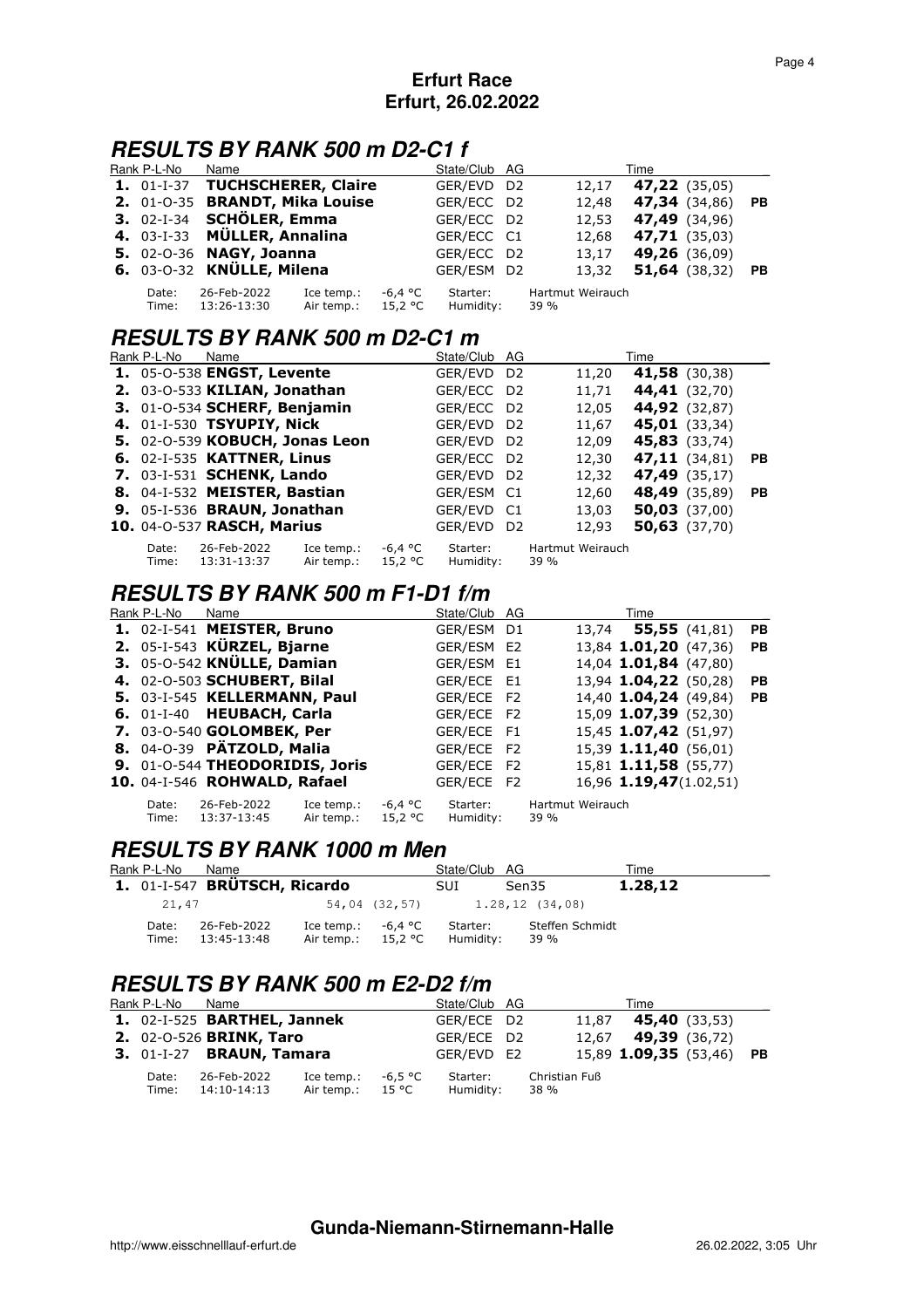# **RESULTS BY RANK 1000 m D1-Sen f/m (Quartet)**

|  | <b>Rank P-L-No Name</b> Name Name State/Club AG Time                                                               |  |            |  |
|--|--------------------------------------------------------------------------------------------------------------------|--|------------|--|
|  | 1. 01-I-527 PFEFFER, Rene GER/ECE Sen45 1.27,86                                                                    |  |            |  |
|  | 20,24 52,50 (32,26) 1.27,86 (35,36)                                                                                |  |            |  |
|  | <b>2.</b> 01-0-35 <b>BRANDT, Mika Louise GER/ECC</b> D2 <b>1.35,63</b>                                             |  |            |  |
|  | 22,07 57,84 (35,77) 1.35,63 (37,79)                                                                                |  |            |  |
|  | 3. 02-0-37 TUCHSCHERER, Claire GER/EVD D2 1.36,91                                                                  |  |            |  |
|  | 21, 34 57, 36 (36, 02) 1.36, 91 (39, 55)                                                                           |  |            |  |
|  | <b>4.</b> 02-I-33 <b>MÜLLER, Annalina</b> GER/ECC C1                                                               |  | 1.37,07 PB |  |
|  | 22,02 57,97 (35,95) 1.37,07 (39,10)                                                                                |  |            |  |
|  | <b>5.</b> 04-I-34 <b>SCHÖLER, Emma GER/ECC</b> D2 <b>1.37,52</b>                                                   |  |            |  |
|  | $21,97$ 57,96 (35,99) 1.37,52 (39,56)                                                                              |  |            |  |
|  | <b>6.</b> 03-0-36 <b>NAGY, Joanna CER/ECC D2 1.39,05</b>                                                           |  |            |  |
|  | 22,64 59,17 (36,53) 1.39,05 (39,88)                                                                                |  |            |  |
|  | 7. 03-1-41 <b>ALBRECHT, Carla GER/ECE D1 1.42,74</b>                                                               |  |            |  |
|  | $1.02, 49$ (38,77) $1.42, 74$ (40,25)                                                                              |  |            |  |
|  | 8. 04-0-32 KNÜLLE, Milena GER/ESM D2 1.50,49 PB                                                                    |  |            |  |
|  | 24, 21 1.04, 57 (40, 36) 1.50, 49 (45, 92)                                                                         |  |            |  |
|  | Date: 26-Feb-2022 Ice temp.: -6,5 °C Starter: Steffen Schmidt<br>Time: 14:13-14:20 Air temp.: 15 °C Humidity: 38 % |  |            |  |

### **RESULTS BY RANK 1000 m D2 m (Quartet)**

| Rank P-L-No Name |                                                                                                                    | State/Club AG | Time    |
|------------------|--------------------------------------------------------------------------------------------------------------------|---------------|---------|
|                  | 1. 04-0-533 KILIAN, Jonathan GER/ECC D2                                                                            |               | 1.29,27 |
|                  | $20,46$ 54,15 (33,69) 1.29,27 (35,12)                                                                              |               |         |
|                  | <b>2.</b> 01-0-534 <b>SCHERF, Benjamin</b> GER/ECC D2                                                              |               | 1.30,90 |
|                  | 21, 14 55, 16 (34, 02) 1.30, 90 (35, 74)                                                                           |               |         |
|                  | 3. 02-0-530 TSYUPIY, Nick GER/EVD D2                                                                               |               | 1.32,35 |
|                  | 20,50 55,43 (34,93) 1.32,35 (36,92)                                                                                |               |         |
|                  | 4. 02-I-539 KOBUCH, Jonas Leon GER/EVD D2                                                                          |               | 1.33,41 |
|                  | 21,09 56,78 (35,69) 1.33,41 (36,63)                                                                                |               |         |
|                  | 5. 04-I-548 PLATZ, Maurice GER/ECE D2                                                                              |               | 1.34,45 |
|                  | 20,54 55,69 (35,15) 1.34,45 (38,76)                                                                                |               |         |
|                  | <b>6.</b> 03-O-535 KATTNER, Linus GER/ECC D2                                                                       |               | 1.36,41 |
|                  | 21,88 57,75 (35,87) 1.36,41 (38,66)                                                                                |               |         |
|                  | 7. 03-I-531 SCHENK, Lando GER/EVD D2                                                                               |               | 1.38,33 |
|                  | 22,06 58,81 (36,75) 1.38,33 (39,52)                                                                                |               |         |
|                  | 8. 01-I-537 RASCH, Marius GER/EVD D2                                                                               |               | 1.46,12 |
|                  | 23,40 1.04,25 (40,85) 1.46,12 (41,87)                                                                              |               |         |
|                  | Date: 26-Feb-2022 Ice temp.: -6,5 °C Starter: Steffen Schmidt<br>Time: 14:20-14:25 Air temp.: 15 °C Humidity: 38 % |               |         |

# **RESULTS BY RANK 1000 m E1-D1 m (Quartet)**

| Rank P-L-No    | Name                       |                                  |         | State/Club AG         |                         | Time    |           |
|----------------|----------------------------|----------------------------------|---------|-----------------------|-------------------------|---------|-----------|
|                | 1. 02-I-541 MEISTER, Bruno |                                  |         | GER/ESM D1            |                         | 1.58,10 | <b>PB</b> |
| 25,12          |                            | 1.08, 90 (43, 78)                |         |                       | $1.58, 10$ (49,20)      |         |           |
|                | 2. 02-0-542 KNÜLLE, Damian |                                  |         | GER/ESM E1            |                         | 2.10,68 | <b>PB</b> |
| 27,70          |                            | 1.18, 20(50, 50)                 |         |                       | $2.10,68$ (52,48)       |         |           |
|                | 3. 01-I-543 KÜRZEL, Bjarne |                                  |         | GER/ESM E2            |                         | 2.10,97 | <b>PB</b> |
| 26,84          |                            | 1.17,09(50,25)                   |         |                       | $2.10, 97$ (53,88)      |         |           |
| Date:<br>Time: | 26-Feb-2022<br>14:26-14:28 | Ice temp.:<br>Air temp.: $15 °C$ | -6,5 °C | Starter:<br>Humidity: | Steffen Schmidt<br>38 % |         |           |